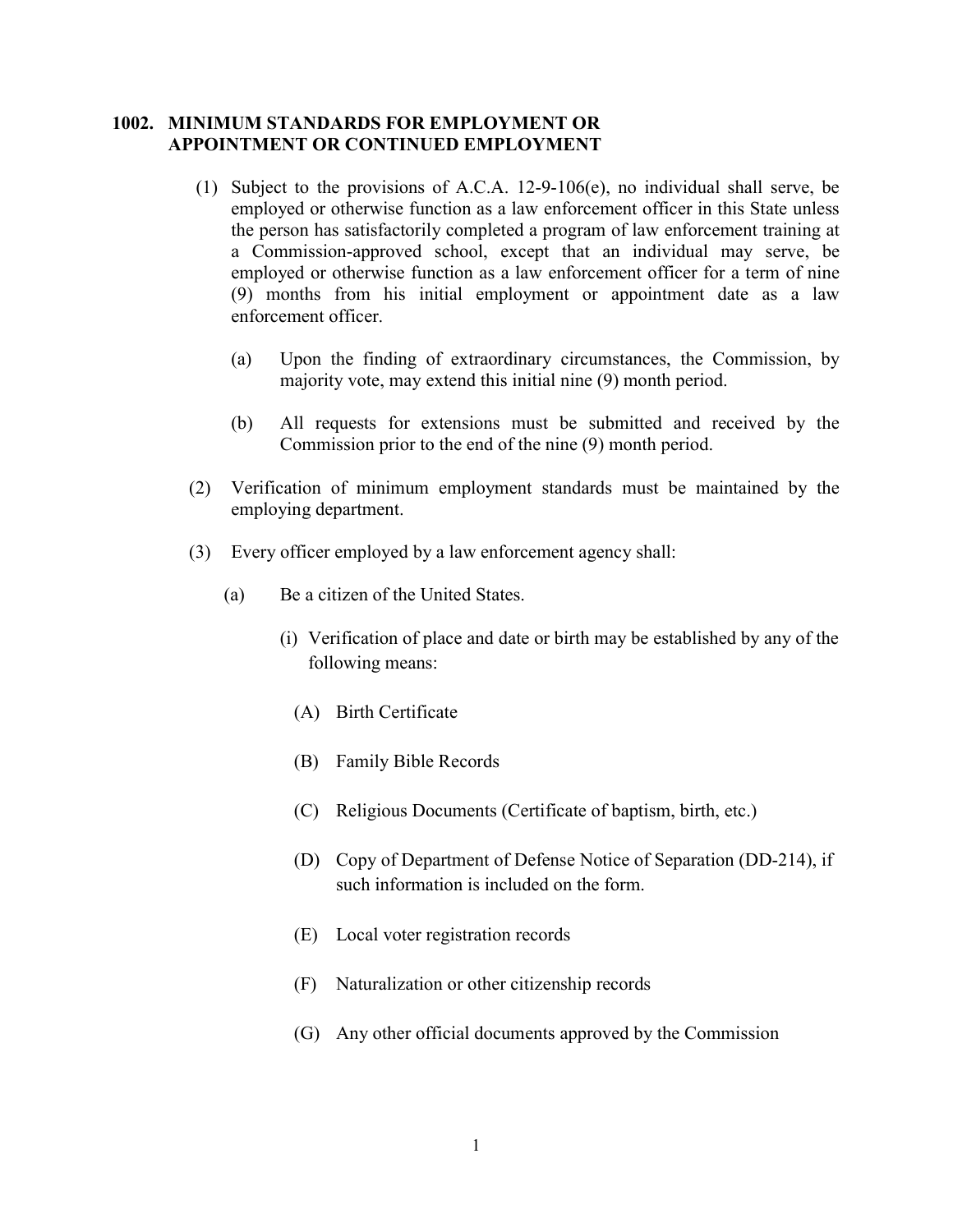Copies of the documents used for verification will be retained by the employing agency and must be available for examination at any reasonable time by representatives of the Commission.

- (b) Be at least 21 years of age.
	- (i) Every officer employed by a law enforcement agency must be a citizen of the United State of America and must be at least twenty-one (21) years of age.
	- (ii) A person may be employed by a law enforcement agency at twenty (20) years of age for the purposes of attending a basic law enforcement training academy. However, no individual shall perform the functions of a law enforcement officer until they have reached twenty-one (21) years of age.
- (c) Be fingerprinted and a search initiated of state and national fingerprint files to disclose any criminal record.
	- (i) A criminal records search will be conducted through the Arkansas Crime Information Center (ACIC) and National Crime Information Center (NCIC) on each candidate for employment.
	- (ii) Each candidate for employment is fingerprinted on the standard applicant fingerprint form (FBI Card FD-258), which is to be forwarded to the Arkansas State Police, Little Rock, Arkansas. State files will be checked and the card forwarded to the FBI in Washington, D.C.
	- (iii)Applicants with criminal records as defined by CLEST Rules will be rejected. Applicants with criminal records other than felony offenses will be evaluated and a final decision reached by the department concerned.
	- (iv)Any department head who certifies to the Commission that an applicant's fingerprints have been taken and submitted as required, when they have not, shall be in violation of Ark. Code Ann. 5-53-103. False swearing is a Class A misdemeanor.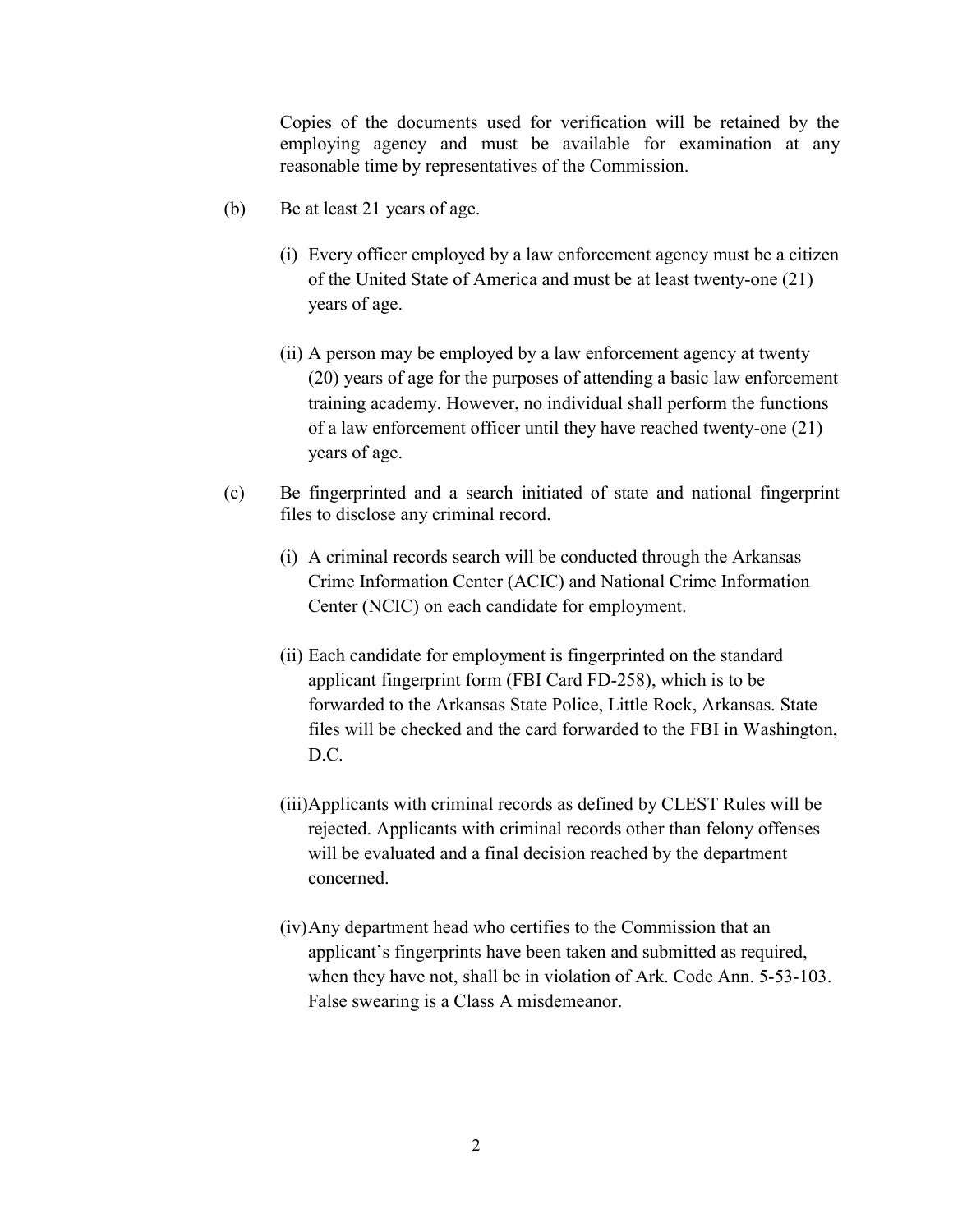- (d) Be free of a felony record. A felony record shall mean having entered a plea of guilty, been found guilty, or otherwise having been convicted of an offense, the punishment for which could have been imprisonment in a federal penitentiary or a state penitentiary. The fact that an individual has received a pardon, or their record has been expunged shall not release the individual from having a felony record for the purposes of this rule.
	- (i) Any applicant who has entered a plea of guilty or has been convicted by any state or by the Federal Government of a crime, the punishment for which could have been imprisonment in a federal penitentiary or a state prison will not be eligible for certification.
	- (ii) Retention on a permanent basis by the employing agency will depend upon the satisfactory results of the fingerprint record check on all law enforcement officers employed under the Act.
- (e) Be of good character as determined by a thorough background investigation
	- (i) The background investigation must be conducted on each applicant to determine character traits and habits indicative of moral character.
	- (ii) Only applicants of good character should be employed.
	- (iii) For all law enforcement officers employed under the Act, retention on a permanent basis by the employing agency will depend on the satisfactory results of the background investigation.
- (f) Be a high school graduate or have passed the General Education Development (GED) Test indicating high school graduation level. Home school diplomas will not substitute for the above unless approved by the Commission.
	- (i) Applicants for the position of law enforcement officer under the Act will be required to furnish documentary evidence of one of the following:
		- (A) Graduation from a high school accredited by the Arkansas or other state's department of education.
		- (B) Successful completion of the General Development Test.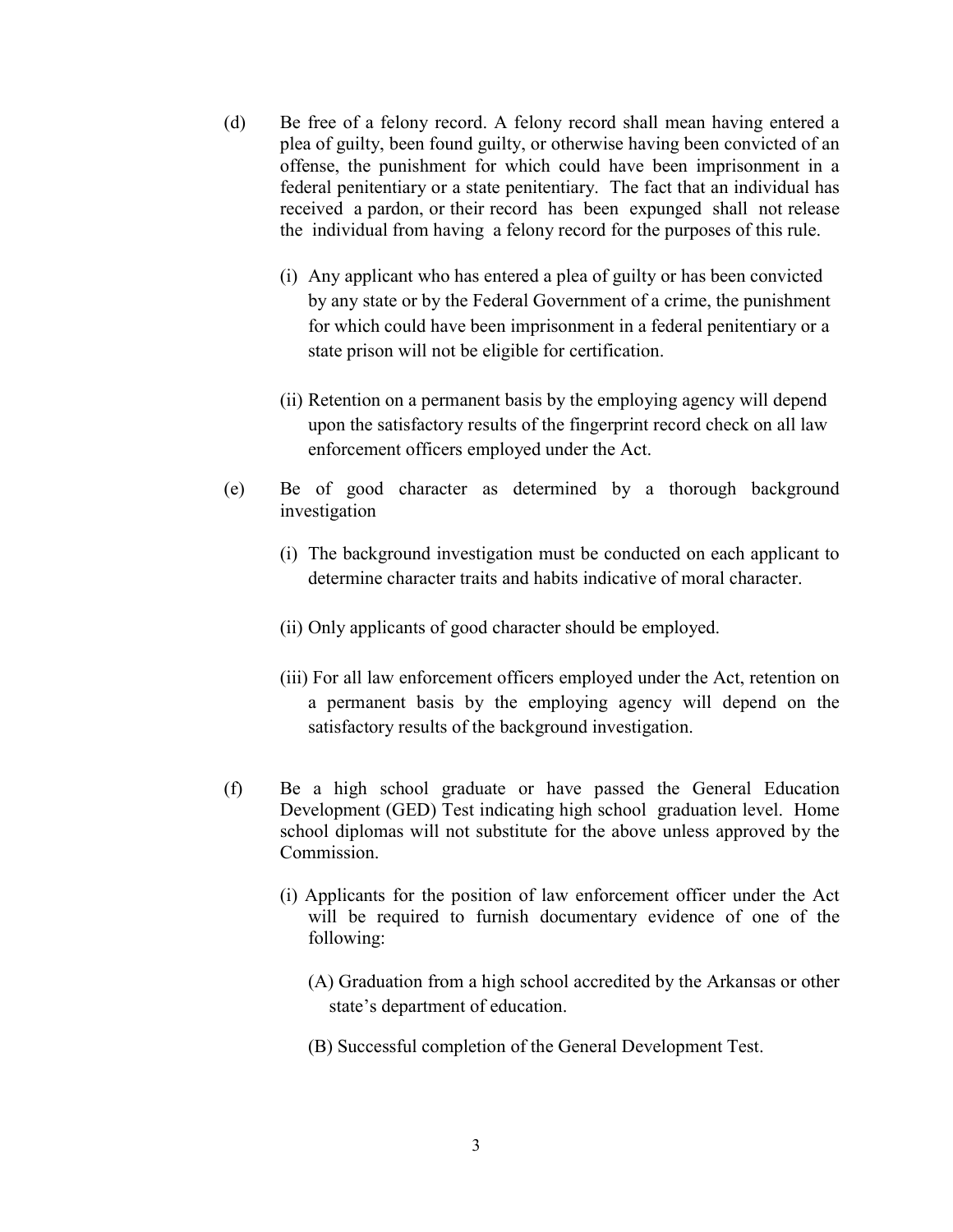- (ii) Applicants may be required to obtain an Arkansas certificate at the discretion of the Commission.
- (iii) Documentary evidence shall consist of a copy of official transcripts, diplomas, or G.E.D. test report forms. In unusual circumstances the Commission may be requested to accept other documentation, and in such cases the decision of the Commission shall be final. Home schooling diplomas will not be accepted unless approved by the Commission.
- (iv)A transcript from an accredited higher education institution that documents a minimum of twelve (12) hours of completed course work with at least a "C" average will substitute for a high school diploma or GED.
- (g) Be examined by a licensed physician and meet the physical requirements.
	- (i) A law enforcement officer must be physically sound and free of any defect which might adversely affect the performance of duty. The officer's personal safety and the safety and lives of others will be endangered if these important physical qualifications are not met.
	- (ii) Requirements:
		- (A)Medical examination administered by a licensed physician.
		- (B) A medical history statement, Form F-2a or an equivalent Form will be supplied to the examining physician upon request. The medical history should include information on past diseases, injuries and operations.
		- (C) VISION Applicant must be free of any visual defect which in the opinion of the examining physician would adversely affect the performance of duty.
			- (1) There should be no apparent eye deviation.
		- (D)HEARING Applicant must be free of any hearing defect which in the opinion of the examining physician would adversely affect the performance of duty.
		- (E) For all law enforcement officers employed under the Act, retention on a permanent basis by the employing agency will depend on the satisfactory results of the physical examination.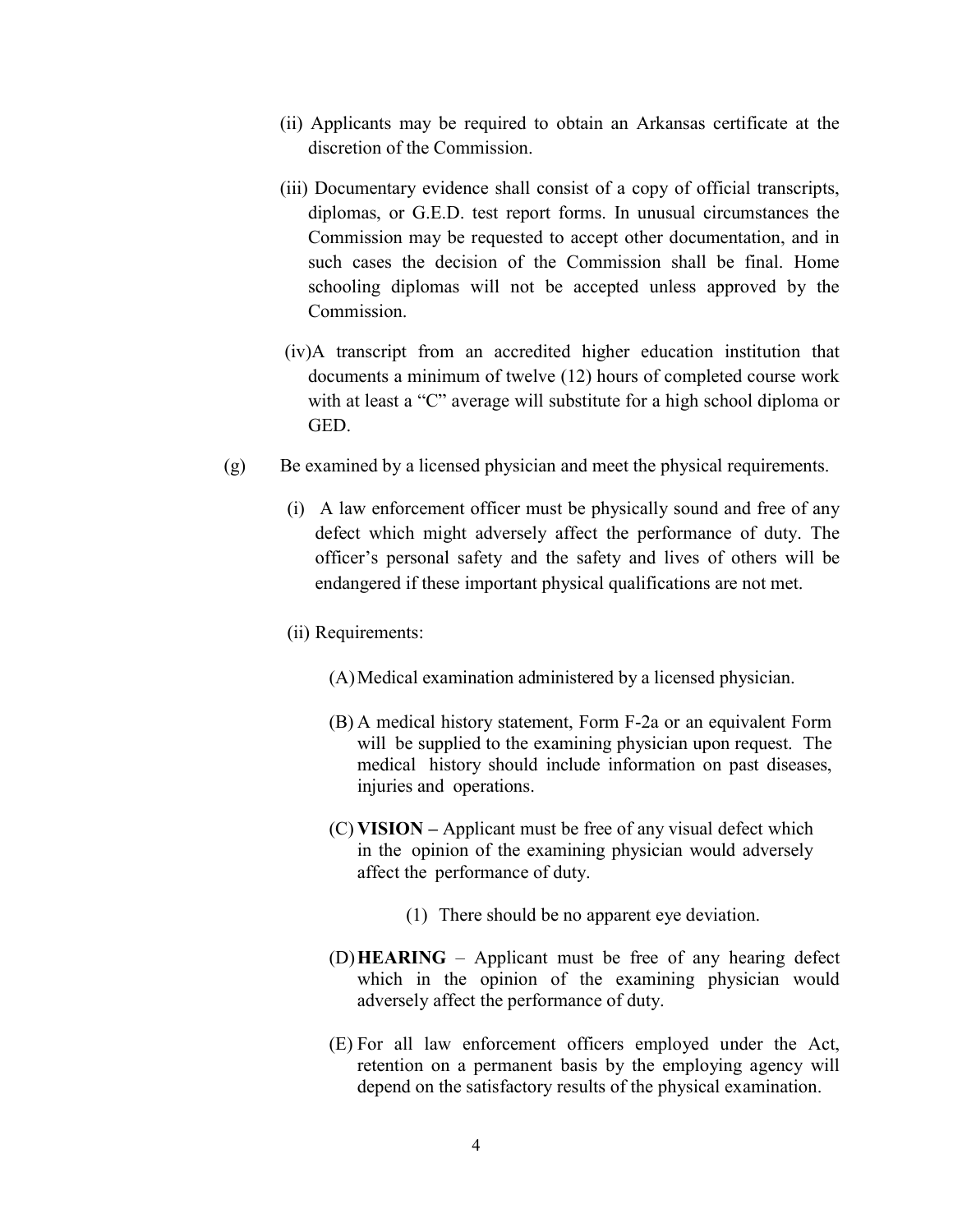- (F) The physician's report after examination must conclude and clearly state that, in his opinion, the applicant has the ability to physically perform the duties of a law enforcement officer in the State of Arkansas.
- (h) Be interviewed personally prior to employment by the department head or his representative, or representatives to determine such things as the applicant's motivation, appearance, demeanor, attitude and ability to communicate. Commission Form F-11, Qualifications Appraisal Guide, or other appropriate form may be used to record the interview.
	- (i) An applicant will be personally interviewed by the department head or his representative prior to employment.
- (i) Be examined by an individual licensed to practice psychiatry or psychology and qualified to perform such evaluations in the State of Arkansas, who after examination finds the officer to be competent and recommends the agency hire the individual.
	- (i) All applicants will be examined to determine emotional stability.
	- (ii) No person will be eligible for certification if they have any condition listed in the Diagnostic and Statistical Manual, 5th edition (DSM-5) of the American Psychiatric Association which would limit the police officer's ability to cope with the stress of modern day police work such as:
		- (A) Any organic mental disorder or organic brain syndrome that currently results in impairment in memory, cognitive functions, judgment and personality.
		- (B) Any substance use, whether legal or illegal, which impairs social or occupational functioning due to an inability to control use or stop taking the substance and the development of serious withdrawal symptoms after cessation or reduction in substance use. Previous substance use should be in remission for three (3) years.
		- (C) Any psychotic reaction showing disturbance in content of thought involving delusions, fragmented thoughts, distortions of reality, breakdown of ego defenses or hallucinations. Any previous psychotic episodes should be in remission for three (3) years and be currently evaluated as showing no residual symptoms.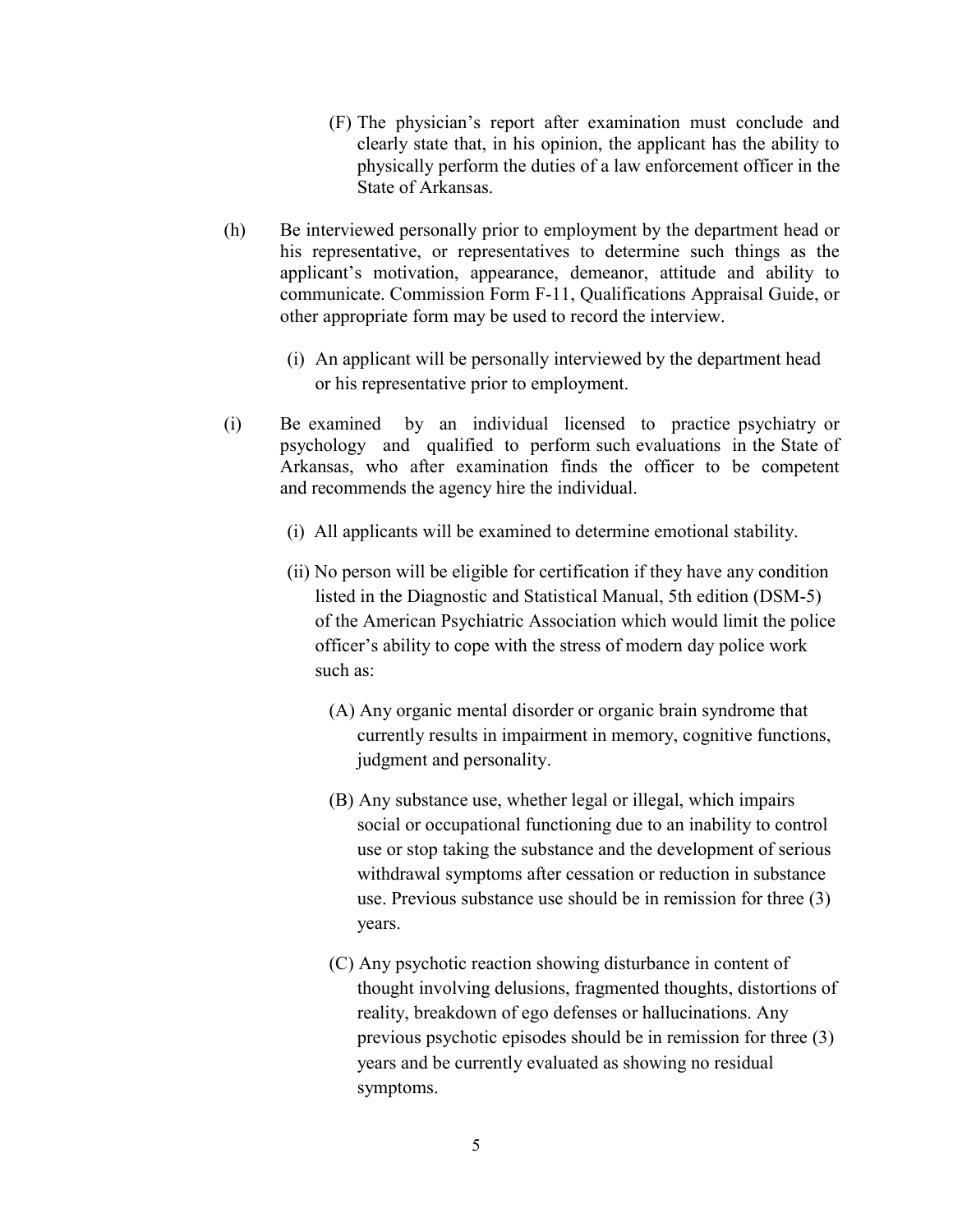- (D) Any neurotic disorder such as excessive anxiety, panic, or convulsions which would indicate that irrational behavior would occur under stress.
- (E) Any impulse control problem, particularly with anger, having resulted in husband/wife or child abuse or revealed in explosive outbreaks.
- (F) Any environmental stresses such as divorce, loss of job, business difficulty, or death in family can result in maladaptive reactions resulting in either impairment in social or occupational functioning that are in excess of a normal and expected reaction.
- (G) Any personality disorder showing a pervasive and unwarranted suspicion and mistrust of people, hypersensitivity, emotional coldness and aloofness resulting in an ability to make and maintain relationships. Any history of continuous and chronic antisocial behavior.
- (H) Behavior disorders as evidenced by:
	- (1) Frequent encounters with law enforcement agencies or antisocial attitudes or behavior which, while not a cause for rejection under this rule are tangible evidence of an impaired characterological capacity to adapt to the demands of law enforcement service.
	- (2) Behavior disorders where it is evident by history and objective examination that the degree of immaturity, instability, personality inadequacy and dependency will seriously interfere with the performance of law enforcement duties as demonstrated by repeated inability to maintain reasonable adjustment in school, with employers and fellow workers, and other social groups.
- (iii) Procedures:
	- (A) An actual interview and psychometric evaluation will be utilized.
		- (1) The employing agency will determine the examiner to be utilized.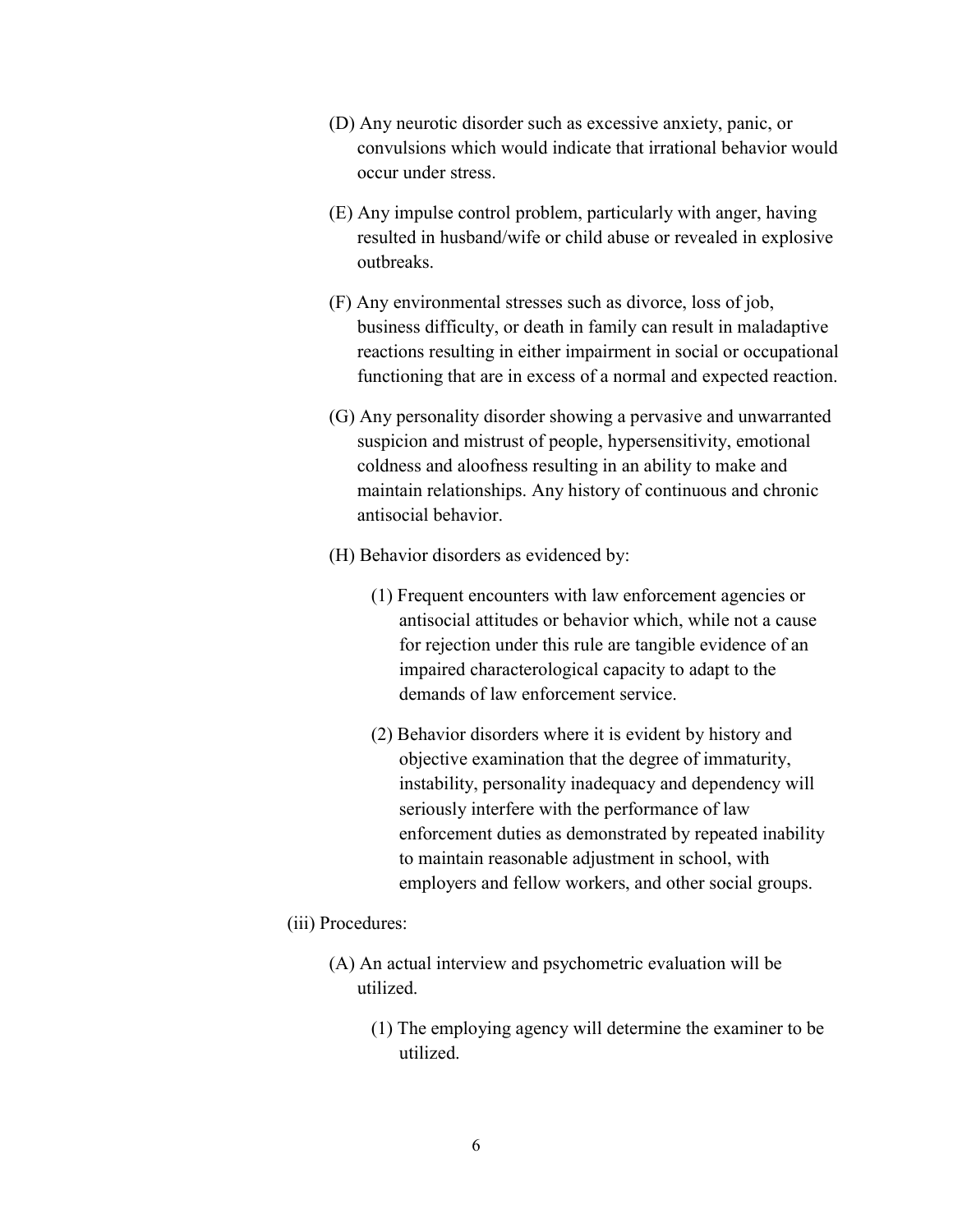- (2) Applicants will complete any preliminary history forms required by the examiner. The applicant will provide the examiner with a release of information to the potential employing authority.
- (3) The results of the first examination will be binding. When the original examiner determines that additional tests are needed, the additional tests or interviews will be considered a part of the original examination. If extenuating circumstances exist that create a doubt as to the validity of the results of the first examination, the employing agency may petition the Commission for the approval of a second examination to be administered by a different examiner.
- (4) The psychometric evaluation shall include such standardized tests as the Minnesota Multiphasic Personality Inventory, or others that may be necessary such as Bender Gestalt and Rorschach or the equivalent of each test as are appropriate and are validated by proper authority to evaluate personality traits and other mental health characteristics. These tests will be interpreted by licensed qualified individuals to ensure results.
- (5) During the diagnostic interview, the examiner will evaluate each individual sufficiently for any evidence of disorganized or unclear thinking, of unusual thought control; of undue suspiciousness or of apathy or "strangeness" and any discovered evidence will be noted. Any unusual emotional expression such as depression, expansiveness, withdrawal or marked anxiety, which is out of keeping with the content of the interview will be noted and carefully evaluated.
- (iv) The results of the evaluation will be recorded. A report of the evaluation will be forwarded to the employing agency. The report will be signed by a licensed psychologist or psychiatrist designating the applicant as RECOMMENDED or NOT RECOMMENDED. The results of tests or interviews administered by licensed psychological examiners must be reviewed and countersigned by either a licensed Psychologist or Psychiatrist. The Form F-2b or equivalent should be used.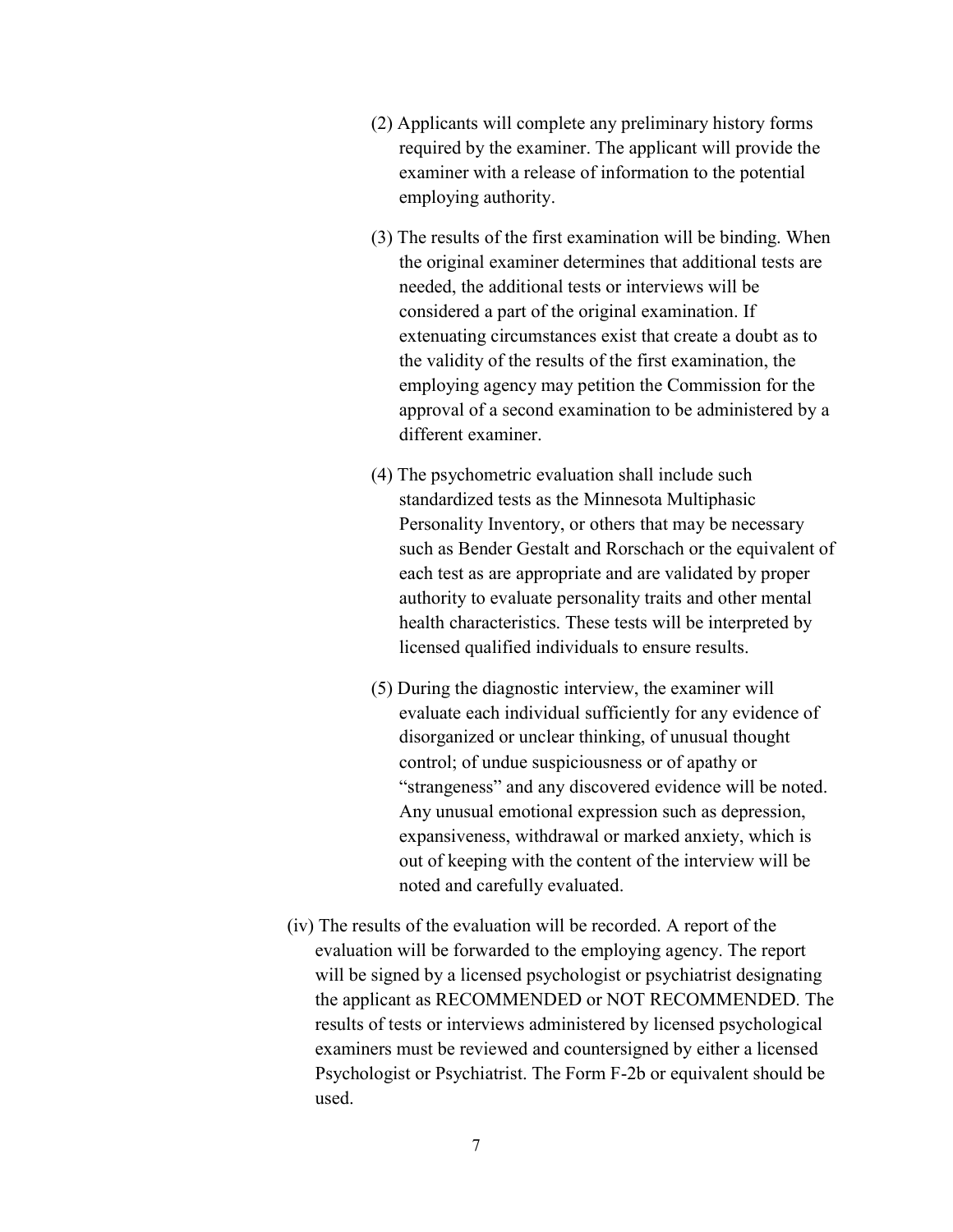- (j) Possess a valid driver's license.
- (k) Successfully complete a CLEST firearms qualification and review departmental policies, specifically policies covering the use of force, criminal law, and emergency vehicle operations. (No officer may carry a firearm in the course of employment or in the performance of official duties until this requirement is met and reported, in a manner adopted by the Commission, to the Office of Law Enforcement Standards.
- (l) For continued employment, must successfully complete a minimum of twenty four (24) hour of CLEST certified training annually (to include firearms qualification and racial profiling.)
- (m) Be free of a misdemeanor domestic violence conviction, in accordance with 18 USC section 922,
- (4) It is emphasized that these are minimum standards for employment or appointment. Higher standards are recommended whenever the availability of qualified applicants meets the demand. Copies of documents and/or records required by Rule 1002 shall be maintained and/or retained by the employing agency and shall be made available for examination at any reasonable time by representatives of the Commission.
	- (5) The minimum standards for employment or appointment must be complied with as contained herein before employment. The decision to employ an applicant should depend upon the results and recommendations received by the investigators and examiners, except, for items  $(3)(g)$  and  $(3)(i)$ . In accordance with the Americans with Disabilities Act, a determination to hire or not hire individuals should be made prior to the examinations required by  $(3)(g)$  and (3)(i). An offer of employment, if any, is to then be made contingent upon the successful completion of  $(3)(g)$  and  $(3)(i)$ .
	- (6) Law enforcement officers who have complied with the minimum standards for employment or appointment who separate from their employment and are reemployed by a law enforcement agency within six (6) months following their separation date, may transfer the required documentation evidencing compliance with the standards to the files of the new agency. The only preemployment requirement that the new employer will be required to complete is a new background investigation and oral interview. The employing agency may require the officer to meet any or all pre-employment requirements, again, if they so desire.
	- (7) Any individual who fails the required training course, as set out herein, or is expelled from the required training course, will not be eligible to serve as a law